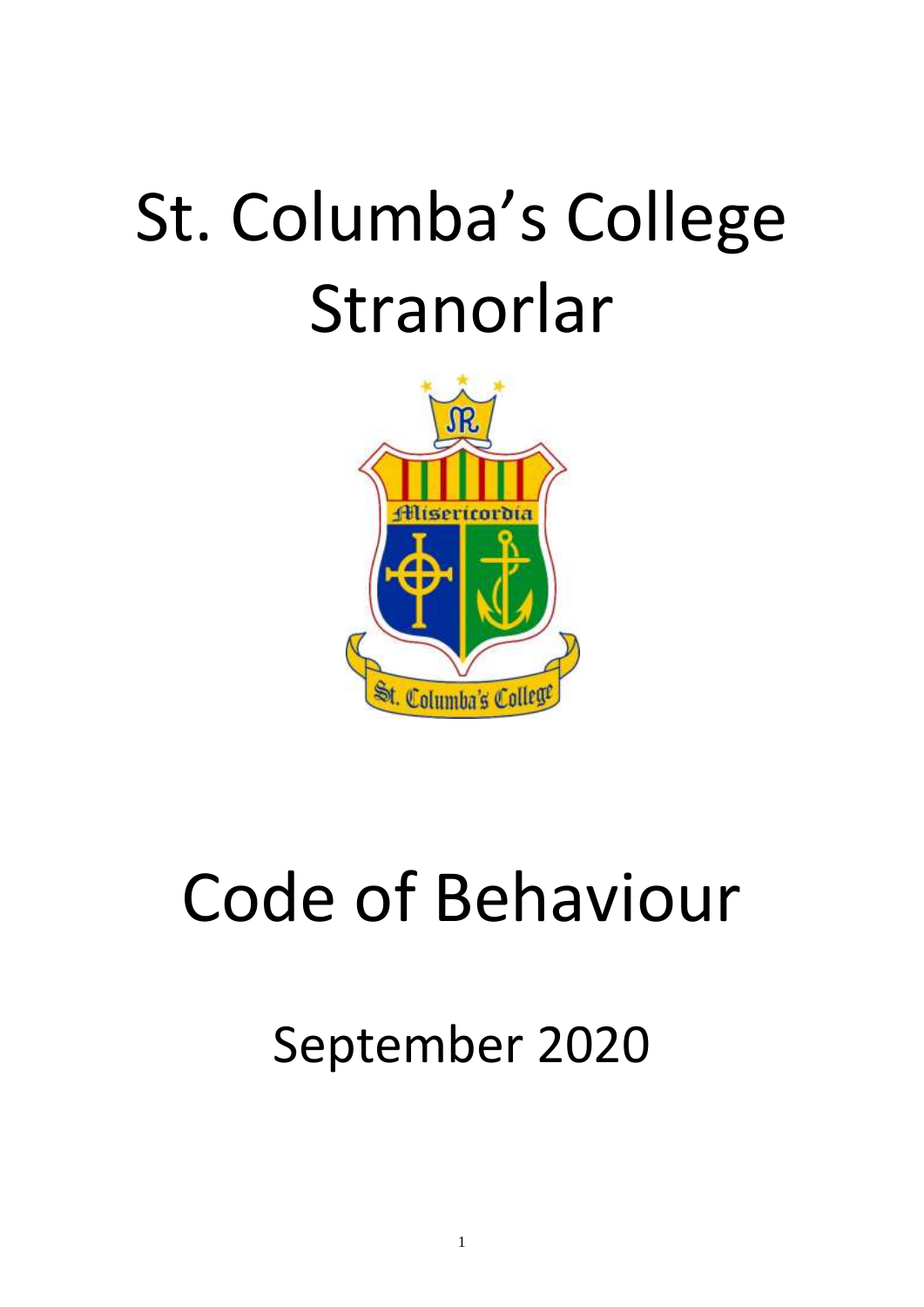### **This Code of Behaviour Policy should be read in conjunction with the Acceptable Use, Substance Abuse and the Anti-Bullying Policies.**

#### **St. Columba's College Mission Statement**

St. Columba's College is a Mercy Catholic Voluntary Secondary School within the Ceist Trust and is committed to 'The pursuit of excellence in a caring environment'.

#### **A POSITIVE FOCUS**

Students' achievements, academic or otherwise, are recognised. Rewards will be accessible to all students. Assemblies are used as an opportunity to acknowledge achievements and to foster a sense of community. Examples of students' work and contributions are displayed in the classrooms and around the school. Students are given the opportunity to participate in a wide range of extra-curricular activities, sporting, cultural and other. Good behaviour is rewarded and reinforced in St. Columba's College.

#### **CARE OF THE SCHOOL PREMISES**

- 1. Everyone in the school is responsible for the care of the school premises.
- 2. The building will be kept clean and tidy.
- 3. Damage to property must be made good by the student responsible.
- 4. Graffiti on school property will not be tolerated.
- **5. Deliberate misuse of the fire alarm system will not be tolerated.**

#### **ACCEPTABLE BEHAVIOUR/SANCTIONS**

#### **General conduct**

Students are expected to show respect for staff and fellow students at all times – both in manners and in language. Each student is entitled to benefit from his/her education in an atmosphere conducive to learning and must not be inhibited by the disruptive behaviour of fellow students. In order to create the best possible teaching and learning environment and to maintain the safety and well-being of all, each student is required to uphold the spirit and the letter of the school's Code of Behaviour, which is underpinned by the full support of every parent/guardian. The School upholds the Equal Status Act promoting equality of opportunity for all and prohibiting discrimination.

For serious misconduct or disrespect, suspension will be considered/imposed. Any behaviour outside school that damages the image of the school, interferes with its workings, is detrimental to other students or undermines school discipline and good order is subject to the school's sanction.

**BULLYING**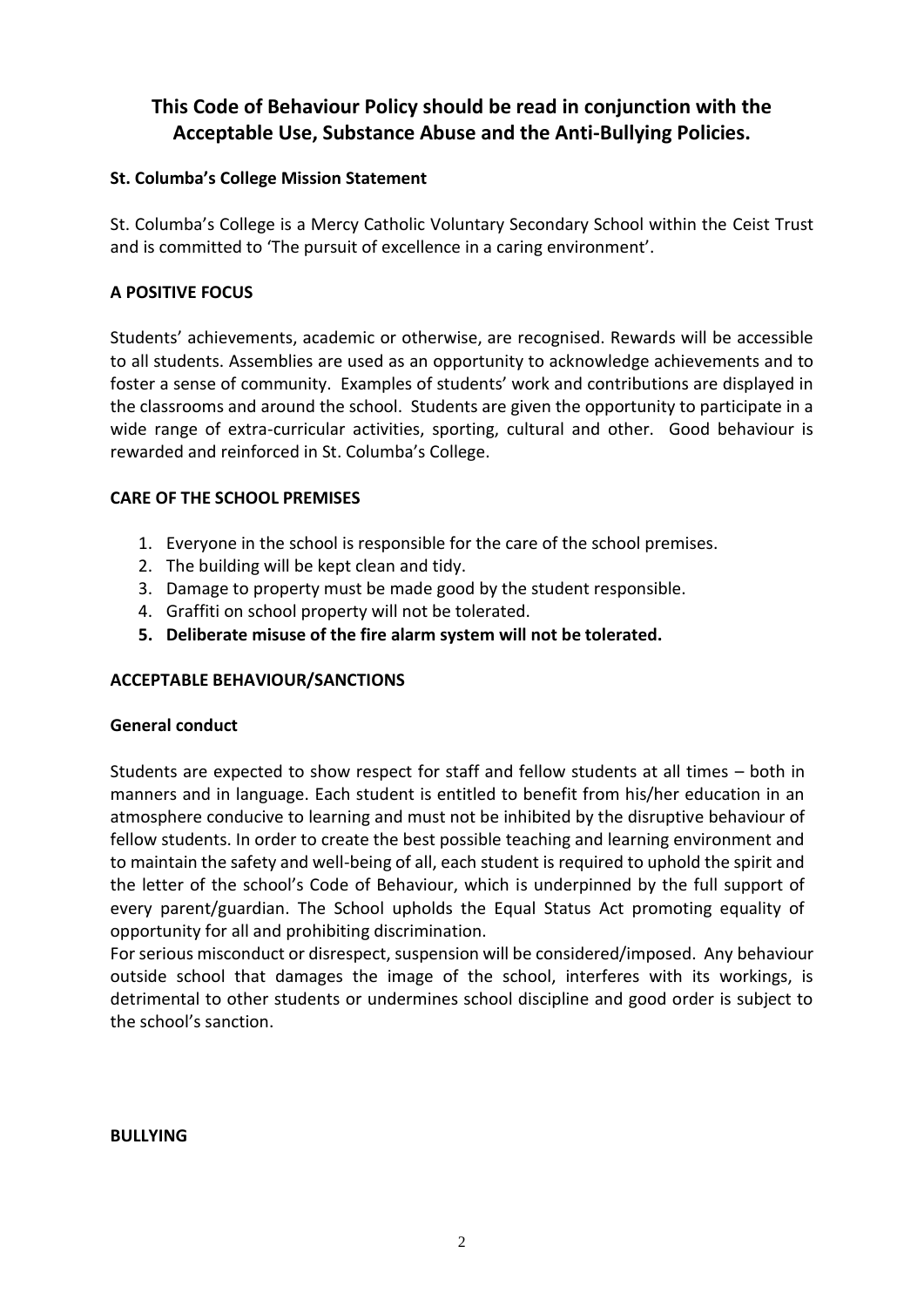St Columba's is a place where everyone should feel safe. Bullying of any form will not be tolerated. Any student who feels that he/she or any other student is being bullied in any way should speak to their class teacher or any member of staff.

A student who bullies another student will be subject to sanction/suspension.

| <b>Bullying is not acceptable.</b> |
|------------------------------------|
| We don't tolerate it.              |
| You shouldn't endure it.           |
| <b>Report it!</b>                  |

#### **Please refer to the Anti-Bullying Policy.**

#### **LEARNING, HOMEWORK AND STUDY**

Learning is the core activity of the school and students are expected to behave positively so as to maximise their learning opportunities. Regular homework is an essential part of the learning process. Students are supported in developing good study habits (Please refer to the St Columba's College homework policy 2018 for more detailed guidelines).

Teaching and learning can best take place effectively in an environment where:

- $\blacklozenge$  Students are attentive and focus on their work throughout the whole of the class
- ◆ There is an atmosphere of co-operation and courtesy
- Neither teaching nor learning is disrupted by the misbehaviour of any student
- Students have all the required textbooks, copies, materials and equipment with them in class
- $\blacklozenge$  Students take notes or mark relevant sections of text as instructed by the teacher
- Students are expected to complete all homework (written, aural, oral, or practical) on time and to the best of their ability
- $\bullet$  If a student cannot meet homework deadlines due to exceptional circumstances, then a note from home should be brought in to the subject teacher.
- Students absent from class due to extra-curricular activities or an appointment must find out what homework was given in his/her absence and complete this work.
- Students should not eat or drink during class or supervised study.

#### **USE OF STUDENT JOURNAL**

**At the beginning of the school year each student is required to purchase a school journal, which is an important aid to his/her learning and study. The journal also facilitates day-today communication between the school and the home. It is an essential and important part of the implementation of our Code of Behaviour.**

- The journal must be brought to each class each day and have it out on their desk.
- A student must be able to produce his/her journal when a teacher asks for it.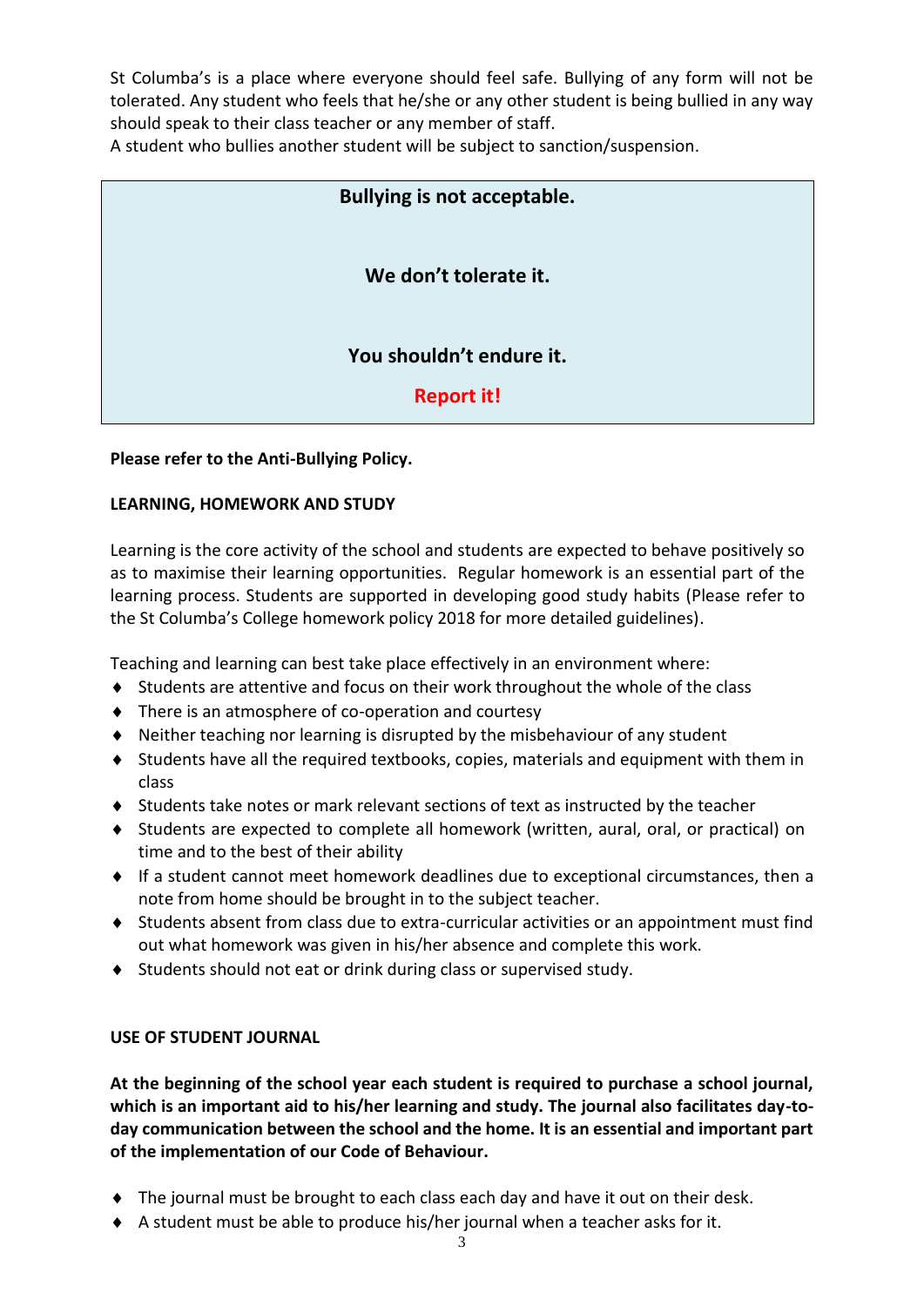- $\bullet$  The journal will be used for the recording of:
	- $\triangleright$  Their class timetable and subject teachers.
	- $\triangleright$  Any homework given written, aural, oral or practical.
	- $\triangleright$  When the homework is due.
	- $\triangleright$  Any noteworthy school events.
	- $\triangleright$  Permissions to go to the toilet or to attend the infirmary.

Parents should use the relevant pages of the journal to notify the school about unavoidable appointments, to explain absences or lateness. Parents may also use the parent-teacher communication pages to send a brief message to a teacher.

Teachers may use the journal to send a brief message to a parent/guardian, or to record a positive comment. Teachers may also put a note to parents in the journal as a form of sanction when an infringement of the Code of Behaviour occurs.

Parents/guardians should check the journal on a daily basis and sign any notes from teachers to confirm that they have seen them.

- Students are expected to keep their journal in a respectable condition at all times, use it to record school related business only and may not use it to record personal comments or messages.
- Notes and comments by parents or teachers in the journal must not be interfered with or altered in any way by a student.
- Lost journals or those containing non-school-related/personal messages must be replaced by the student.
- The class teacher and/or Principal or Deputy Principal may examine the journal from time to time to ensure that it is being used correctly and effectively.

#### **ATTENDANCE, PUNCTUALITY and ABSENCES**

Regular attendance and punctuality are vital to maximize learning. Absence from school should be **for genuine reasons only**. Parents are strongly urged, insofar as possible, to make routine medical and dental appointments for their son/daughter outside school hours.

Each new student is issued with a swipe card. There is a cost of €10 per new card per student. Current students should use their existing cards. **New students will be advised in September re. the payment for and issue of the cards.** Parents and students are reminded that the record of attendance is generated from the swipe card system. Students are required to swipe in to help ensure that their attendance record is accurate.

 The school is obliged to record a reason for every absence. Section 18 of the Education Welfare Act 2000, states: -

 *"where a child is absent from the school…..during part of a school day, or for a school day or more than a school day, the parent of such child, shall in accordance with procedures specified in the Code of Behaviour….notify the Principal of the school of the reasons for the child's absence."*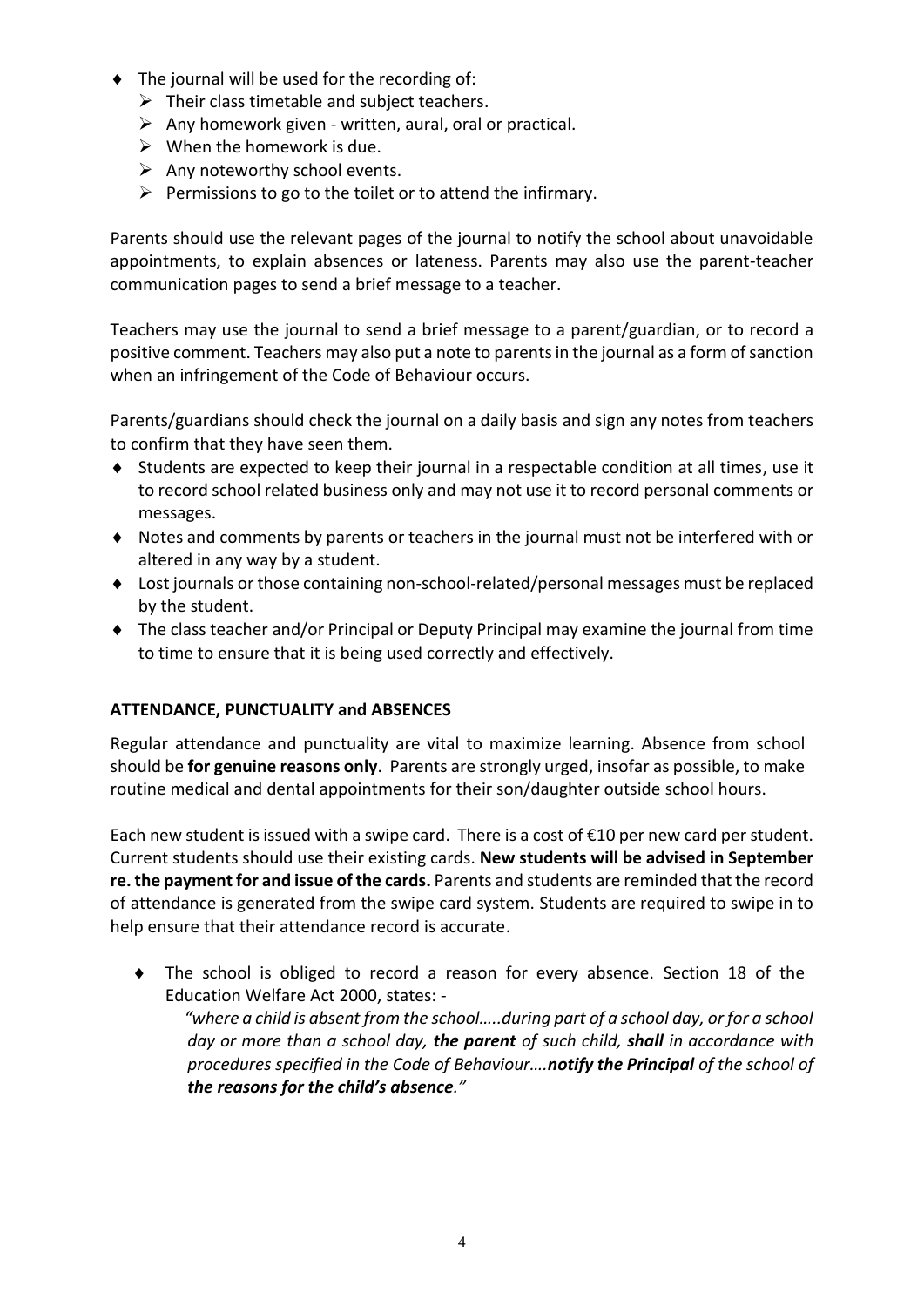The following procedures will operate in St. Columba's College.

**A NOTE** from parents to the Deputy Principal is required:

(i) **In advance** for permission to leave school to attend the doctor, dentist, or for other appointments. The student will be expected to return to school as soon as possible after an appointment. Notes received **after** a student has left school without permission **will not be accepted**. Students leaving school without advance permission **will be deemed to be mitching** and will be subject to sanction.

**Please note** if you wish your son/daughter to leave school early for an appointment etc. they must present a note in the morning to the Deputy Principal. In the event of a note **NOT** being presented, parents must collect the student **in person and sign a release form. This procedure will be implemented very strictly in the interests of health & safety.** It is not possible to release students at short notice as student's names cannot be called out over the intercom during class time.

(ii) To explain absenteeism for a day or days, a written explanation should be given to Year Head giving the reason for the student's absence on return to school.

 **These notes must have the name of the student, the class, date and telephone number and the signature of the parent or guardian.**

- In relation to absences in the afternoon, **parents should inform the Deputy Principal in advance in writing**. In the event of a student becoming ill at lunchtime, and not returning to school, once again, parents should contact the Deputy-Principal as soon as possible.
- **If a student becomes ill during the school day he/she should inform the Principal or Deputy Principal who will make contact with the parent/guardian to make any necessary arrangements.**

*Part-time work, study for tests, term-time holidays, attendance at concerts/ graduation dances, etc. are not acceptable reasons for absence*

The Education (Welfare) Act 2000 stipulates that the name of a student, who is absent in aggregate for 20 days or more during the school year or whose pattern of attendance is irregular, should be sent to the local Educational Welfare Officer. It is the responsibility of parents to ensure that their son/daughter attends school regularly

- The names of students who are late for class in the morning or afternoon or at any time during the day will be recorded. After four late comings parents will be informed. Two further late comings will result in a Saturday morning detention. Each subsequent two late-comings will result in further Saturday detention. Persistent offenders will be subject to further sanction at the discretion of the Principal/Deputy Principal.
- Students should go to lockers/toilets before 9.05a.m., at break time, at lunchtime and at 4.05 only.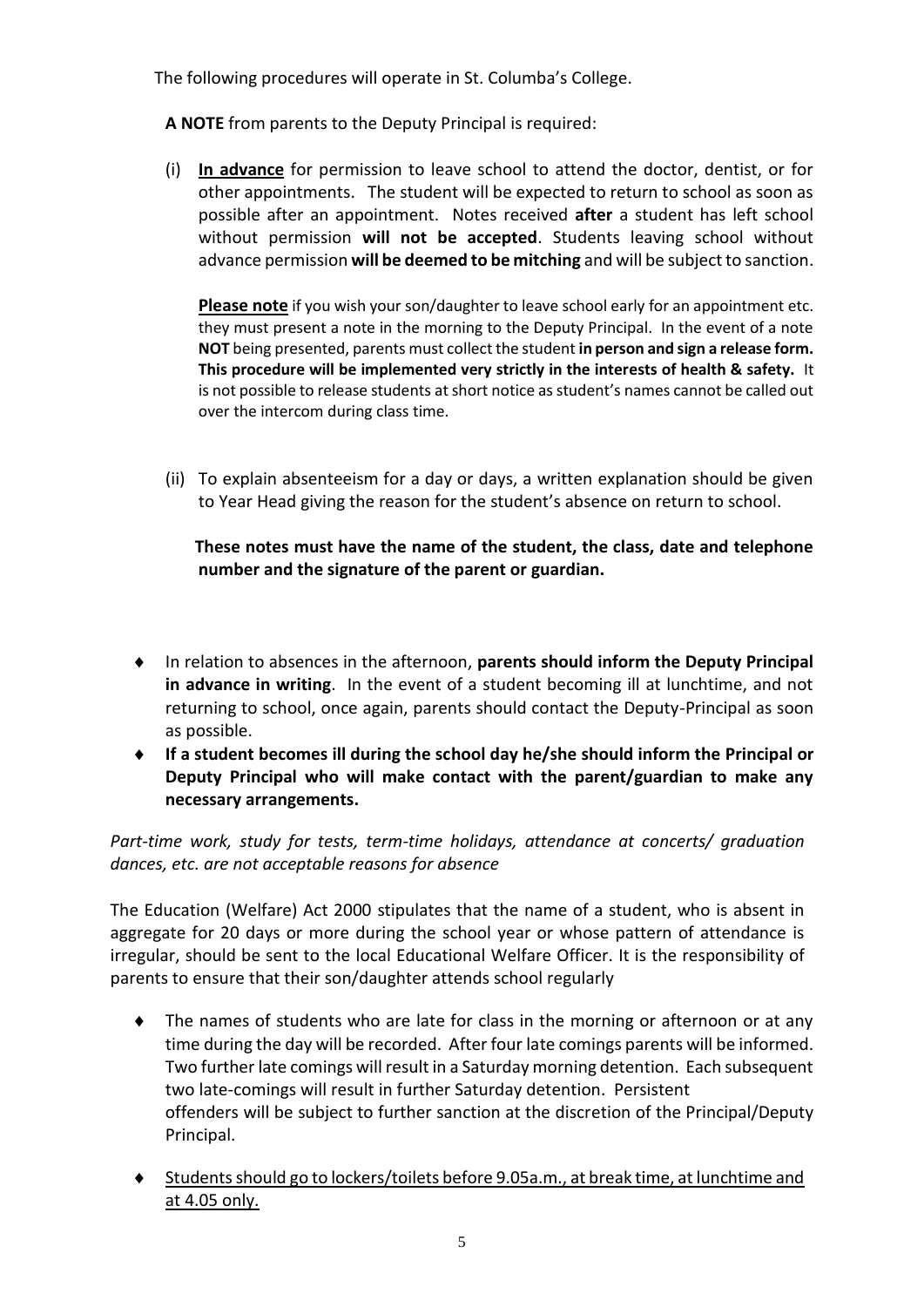- A student may not absent himself/herself from class without the consent of the teacher of that class. The student should request this permission in person. **Any student leaving class for any reason must have their journal signed by the teacher and countersigned by the Deputy Principal / Principal.**
- To enable the school to exercise its duty of care to our students, students are required to arrive punctually for Morning Assembly at 9.00 a.m. and thereafter for each class during the day.
- Any student arriving after 9.05 a.m. must report to the Deputy Principal's office before going to class.
- **Parents will be contacted by the school if there are any concerns about attendance or punctuality.**

#### **UNIFORM and GENERAL APPEARANCE**

#### **At all times St. Columba's College's students are expected to wear their uniform with pride.**

- All students are expected to wear the full school uniform as detailed in the school prospectus and on the school website. Uniform must be worn for all school activities including after school study and when representing the school unless otherwise directed by the Principal/Deputy.
- Students should see to it each night that their uniform is in a fit condition to be worn to school the next day. **PE gear is not an acceptable alternative.**
- In exceptional circumstances, parents should contact the Deputy Principal in person, or by telephone, **in advance of the school day**. Names of students who are not in full uniform will be noted and they will be advised to comply with the school rules relating to uniform.
- Students who subsequently fail to comply with these rules will be asked to stay at home until such time as they do comply.

#### **In the interests of health and safety runners or fabric shoes may not be worn. Students may be refused entry to class if they do not comply with uniform regulation.**

- For health and safety reasons shoes must be plain black and low-heeled. Students are not permitted to wear clogs, platforms, sling backs, sandals, canvas shoes, runners or boots of any kind.
- If for medical reasons alternative footwear needs to be worn, a note from parents/guardian to that effect must be brought and countersigned by the Principal/Deputy Principal. **When a student is allowed to wear runners for medical reasons he/she must wear skirt/trousers as usual, not tracksuit bottoms.**
- Students may wear one pair of small earrings and one small ring. No other jewelry or badges may be worn.

Students may not wear facial studs or other piercings for Health and Safety reasons. Discretion maybe used in certain circumstances by the Principal/Deputy Principal.

#### **Students should mark their name clearly on all uniform items.**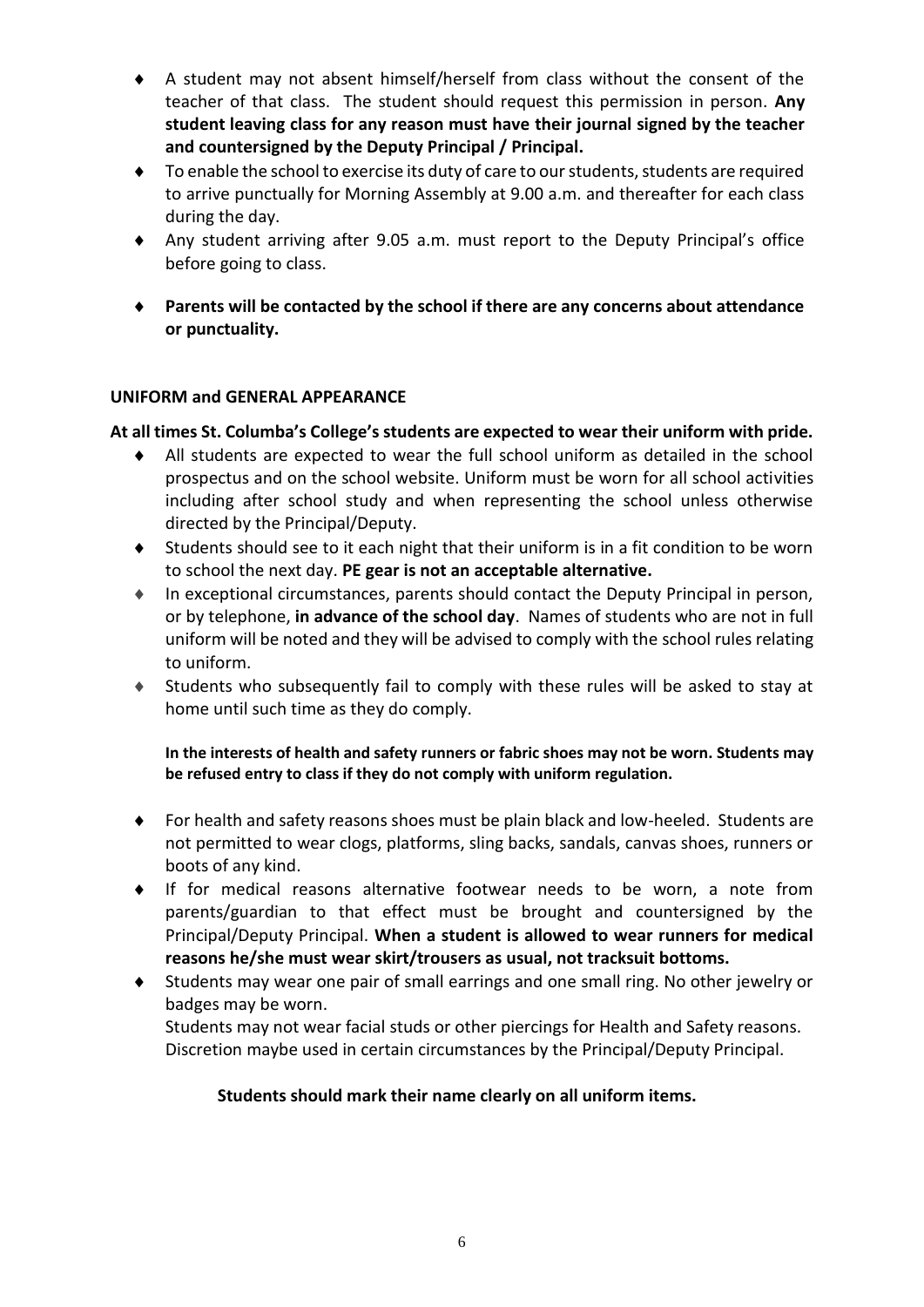#### **MOBILE PHONES, DIGITAL MEDIA PLAYERS, CAMERAS AND OTHER ELECTRONIC DEVICES**

The use of Mobile phones is banned from the school buildings/grounds at all times during the school day (including break times, and lunchtime) and all school activities and school events. **Any student wishing to contact home may do so through the Principal or Deputy Principal**. A breach of this regulation will warrant confiscation, and retention of the phone by the Principal or Deputy Principal until written communication is received from the parent/guardian of the student to the Principal or Deputy-Principal requesting the return of the phone and giving an undertaking that the student will adhere to the school rules regarding mobile phones. A repeated breach of this rule may lead to suspension. Regrettably mobile phones can become a medium for bullying. This is a serious offence and is in breach of the College Code of Behaviour.

The school's policy regarding online teaching & learning and the appropriate behavior that students must adopt can be found in the St. Columba's Remote Learning Policy

In certain classroom situations, and for the purpose of an approved educational activity, a teacher may allow students to use their mobile devices for a portion of the class period. Phones must be switched off again at the end of the activity.

The use of media players and the wearing of head-phones within the school are not permitted. Such equipment will be confiscated and the same procedures as in the case of mobile phones will apply to the return of this equipment to students**.** (Earphones may be permitted in computer rooms where the subject material e.g. Music requires their use)

The taking of photographs without the express permission of the subject and the inappropriate distribution, broadcasting and publishing of photographs will be subject to sanction at the discretion of the Principal/Deputy Principal.

**Please refer to the Anti-Bullying Policy, Data Protection Policy and The Acceptable Use Policy.**

#### **PHONECALLS**

- 1. As stated above the use of mobile phones on the school premises is not permitted. Any student in breach of this rule will have his/her mobile phone temporarily confiscated.
- 2. Parents/guardians should not ring or text their son/daughter when an urgent message needs to be conveyed to him/her as this will result in a sanction being imposed on the student. Likewise, students may not use their mobile phone to contact a parent for any **purpose** during school hours. In exceptional circumstances for the convenience of parents and students any urgent message will always be conveyed through the school office.
- 3. In exceptional circumstances students may contact parents/guardians through the Principal/Deputy Principal's Office.

#### **THE ENVIRONMENT**

Students must at all times show respect for school buildings, furniture, fittings and equipment as well as for the property of other individuals. The following must be observed:

- ◆ No hot take-away food or "to-go" drinks are allowed in school.
- Students must eat their lunches in the school canteen.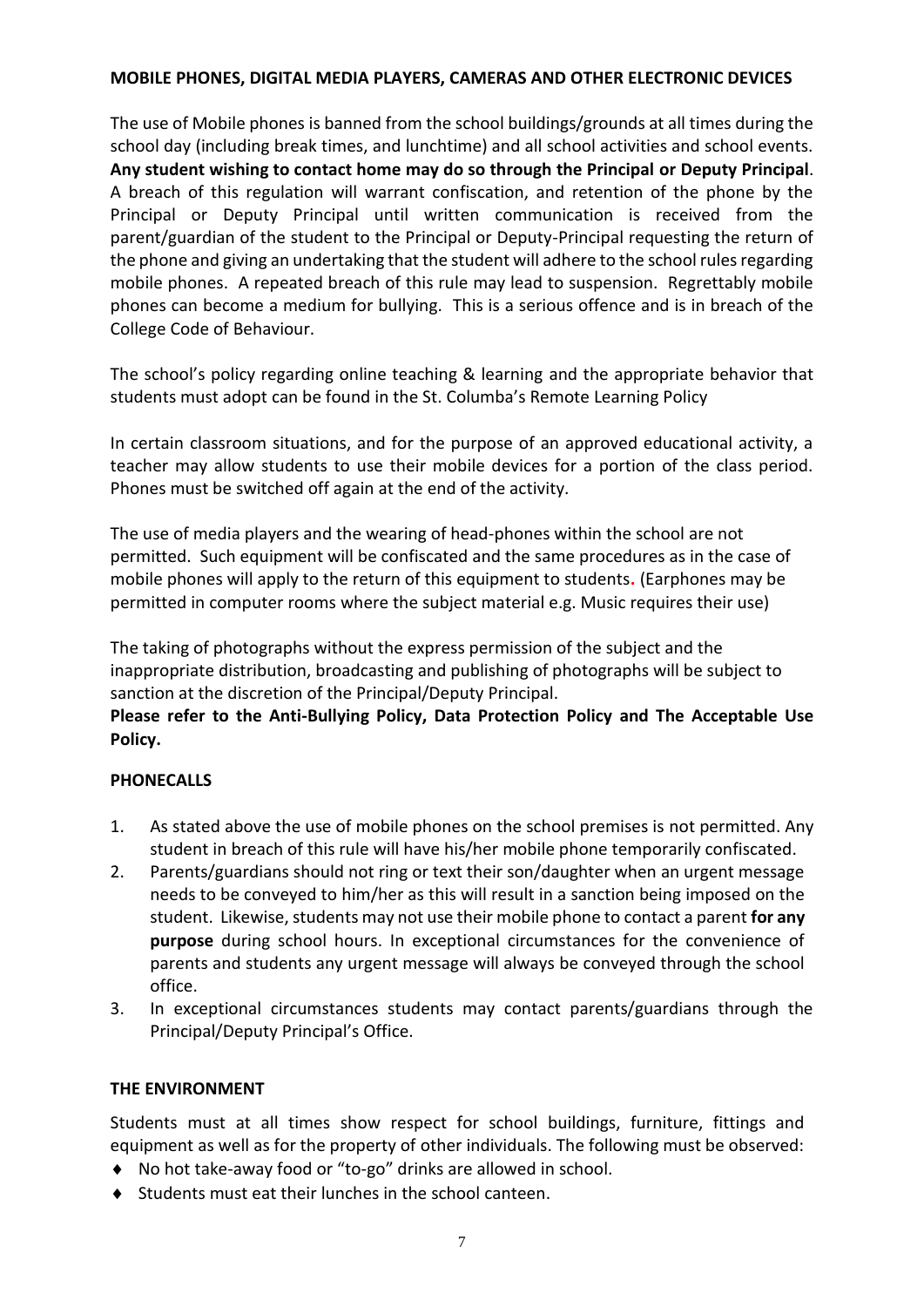- **No eating or drinking is permitted in the hallways, corridors, toilets, stairs or any specialist area such as labs, practical rooms, computer suites etc.**
- ◆ Students may not have food or drinks on their desks during class.
- School books and equipment, when not in use, must be kept in school bags or in the student's locker and not piled on/under desks or on top of lockers.
- Chewing-gum, which has the potential to cause considerable damage to clothing, furniture and floor surfaces, is not allowed in school.

#### **SAFETY**

#### **The health, safety and well-being of every member of the school community are of paramount importance at all times.**

- Parents should not bring cars into the school grounds in the morning, at lunchtime or at 4.05p.m. as this adds to traffic congestion and increases the risk of an accident occurring.
- We further recommend that, for Health and Safety reasons, **students are not be allowed to bring cars, motorbikes or scooters to school for Health and Safety reasons.**
- $\bullet$  Students who absent themselves without permission from school for a day, part of a day or even for one class, are deemed to be **mitching** and will be subject to the sanctions of the school.
- Students involved in horseplay, boisterous behaviour and activities likely to cause injuries or accidents will be subject to sanction.
- **Fighting is strictly prohibited at any time during the school day or on the journey to or from school. It places the safety of students at risk. Fighting will result in a minimum of 3 days suspension.**
- ◆ Students must not run on the stairs or corridors.
- Students must comply fully with safety procedures and instructions in subjects, which have specific safety requirements.
- No items should be placed on, under, behind or near a radiator.
- No items should be placed on top of the locker units as this is a safety hazard.
- Doorways and passageways must be kept clear of all obstacles.
- **Students must never interfere with the fire-alarm system, with fire extinguishers or any other safety or security equipment. Students interfering with such will be suspended.**
- Strict compliance with the following emergency procedures is required. (a) When the fire alarm sounds students must leave their classroom immediately through the designated exit and walk briskly and directly to their assembly point on the school grounds.

(b) They must proceed in an orderly fashion and bring no possessions with them.

(c) A strict silence must be observed from the moment they leave the classroom until they return to their classroom.

(d) They must listen attentively for all instructions and comply with them immediately.

(e) Students must remain with their subject teacher(s) at their designated assembly point.

- Students may not remain in classrooms once school ends **unless under the direct supervision of a teacher**. If they need to wait in school, they must go immediately and report to the office.
- Students must comply fully with the school internet/computer use policy.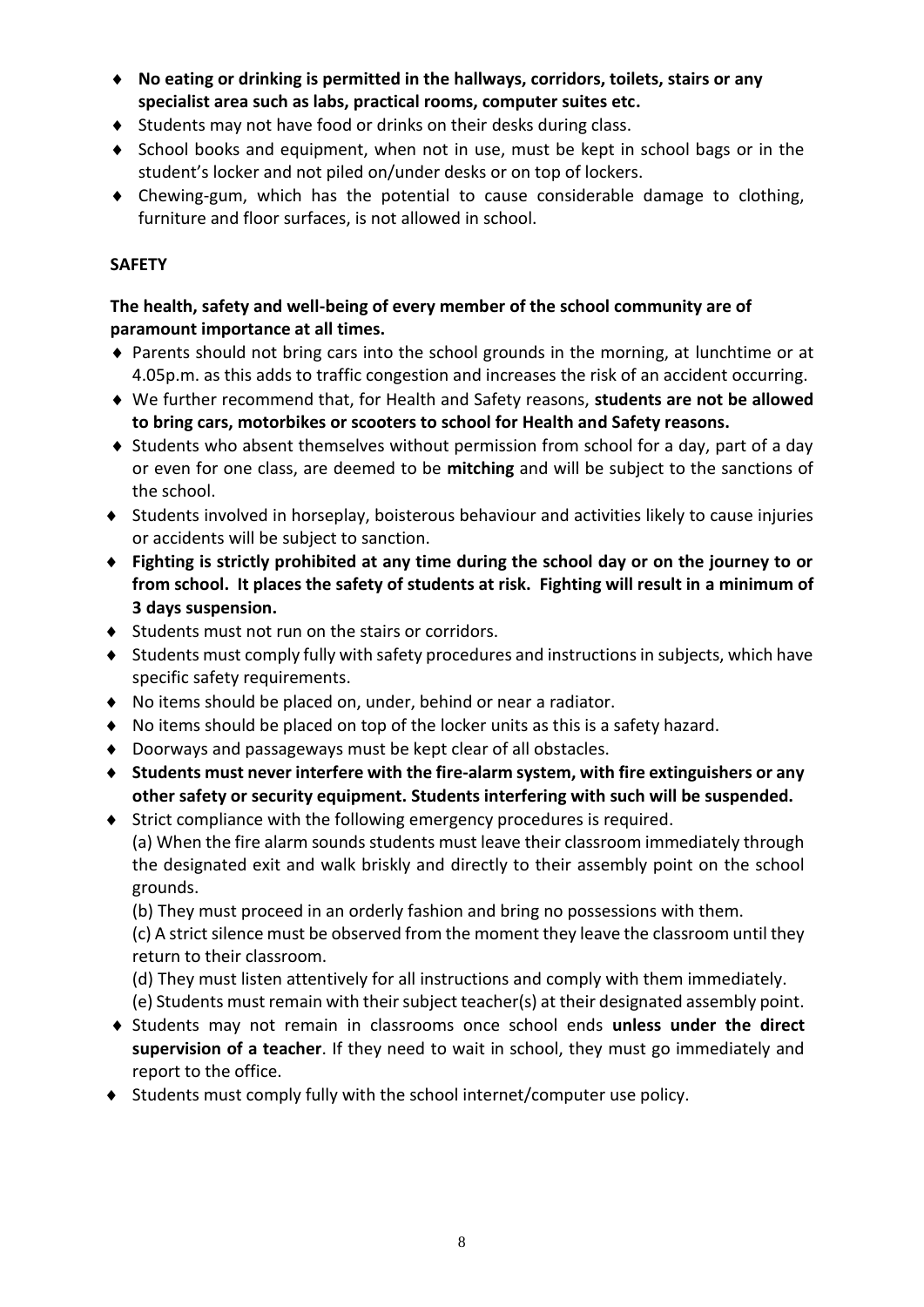#### **BANNED SUBSTANCES AND OTHER ITEMS**

#### **Please refer to the St Columba's College Substance Abuse Policy.**

- Smoking or the possession of cigarettes, including E Tobacco products, is strictly forbidden in school, in school uniform or during any school-related activity.
- The possession and/or use of alcohol, drugs or any illegal/potentially dangerous substance are strictly forbidden in school, in school uniform or on any school-related activity.
- In the interests of students' safety and wellbeing, the college reserves the right to investigate thoroughly suspicions of possession of, and/or use of substances (including alcohol and/or other drugs), in school or at school events/outings. A student found to be in possession of, and/or under the influence of any such substances will be subject to immediate suspension.
- No student may give any form of medication to another student. (A student who needs to take any form of medication in school or while on any school-related activity or who develops an allergy to any substance must inform the school authorities of this.)
- No spray-on deodorants or aerosols may be brought into school or used by students in school or on any school activity.
- Students may not bring into school any item which may cause injury or damage.

#### **PERSONAL PROPERTY**

**Students must take proper care of their own property. The School authorities are not responsible for any items, which are lost, mislaid or stolen.** 

- Students must have their name clearly written/marked on all possessions including all uniform items, text books, copybooks, folders, gear bags and school bags.
- Small sums of money should be kept in the student's possession at all times and never be left unattended e.g. in jackets, sacks or gear bags.
- A locker is available for rent to each student and each student should ensure that it is securely locked at all times.
- Large sums of money or valuable items should not be brought to school but if on occasion this is necessary then they should be handed in at the school office for safekeeping and be collected by the student before leaving school.
- No items should be placed on top of the locker units as this is a safety hazard.
- Any materials left on top of lockers for more than 5 days may be removed and placed in containers beside the locker areas.

#### **RESPONDING TO UNACCEPTABLE BEHAVIOUR**

The school uses a number of strategies to respond to unacceptable behaviour.

- a) Reasoning with the pupil;
- b) Reprimand (including advice on how to improve);
- c) Loss of privileges;
- d) Detention during a break or after school hours and on Saturdays;
- e) Prescribing additional work;
- f) Referral to Class Teacher/Year Head/Guidance Counsellors/Home-School Links Teacher/Deputy Principals/Principal through the College Referral System;
- g) Communication with parents;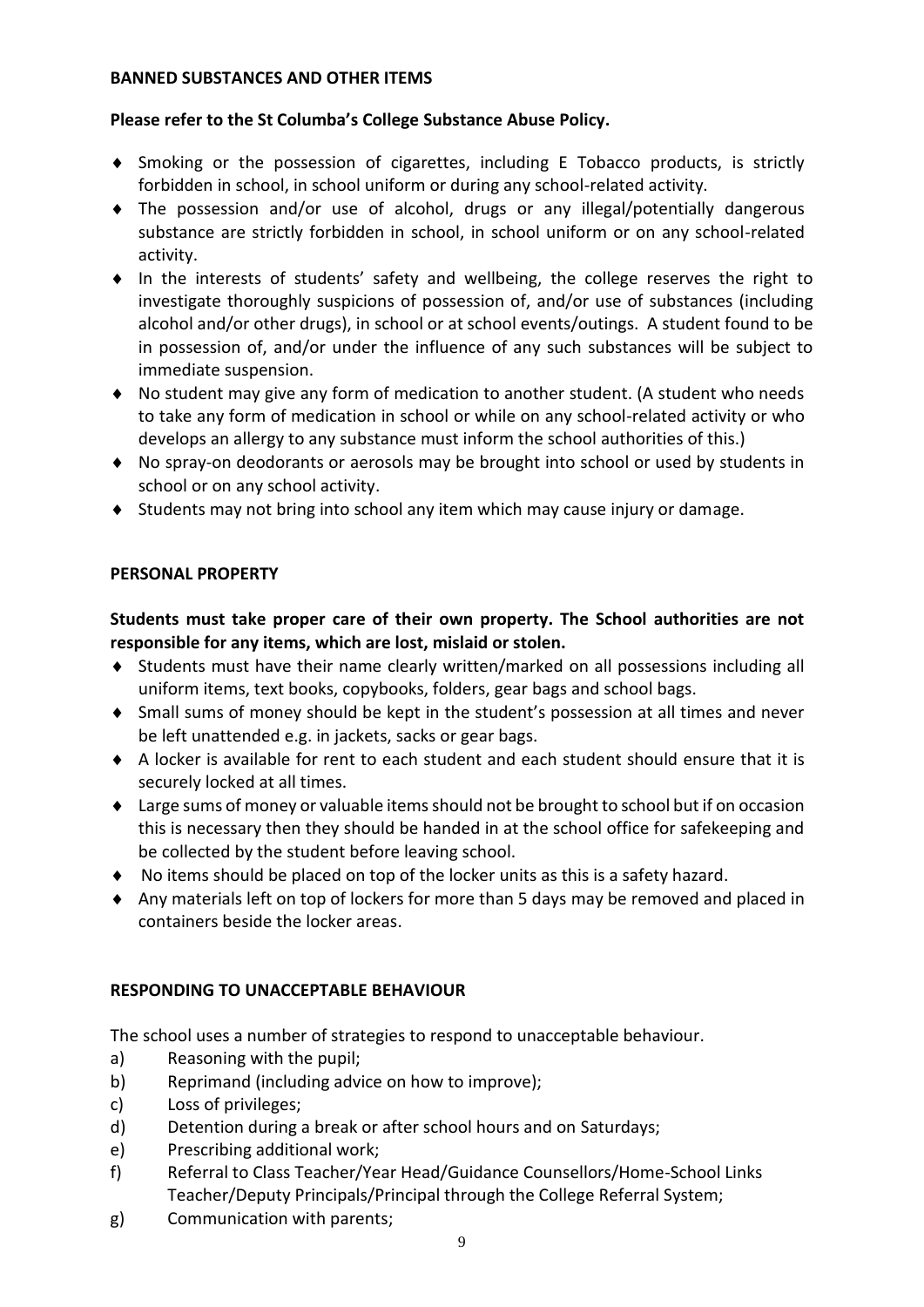#### h) Suspension (Temporary).

i) Expulsion.

See **Appendix 1** for copy of the discipline slip.

See **Appendix 2** for the Referral Procedures.

#### **SUSPENSIONS**

#### **Essential elements in the procedure for Suspension**

- 1. The Principal makes the decision (or in the principal's absence, the Deputy Principal) on the basis of the reasons set out in the Code of Behaviour.
- 2. The Student is informed of the decision the student is informed of the precise grounds for the suspension, and is given an opportunity to respond, before the suspension is formalised.
- 3. The Parents/Guardians are invited to come to the school for a meeting or if suspension is to be immediate Parents/Guardians may be informed by phone, with written follow-up.
- 4. A Student will never be sent home during the school day, unless collected by parent/legal guardian.
- 5. A formal letter of notification will be issued to parents.
- 6. Parents have the right to appeal the basis of a suspension to the Board of Management of the College.
- 7. Cumulative suspension of 20 days or more in one school year may be appealed to the Trustees and to Department of Education and Science.

#### **Grounds for Removing a Suspension**

A suspension may be removed in the event of:

- $\triangleright$  New circumstances coming to light.
- $\triangleright$  A successful appeal to the Board of Management.
- $\triangleright$  A successful appeal to the Trustees/Department of Education & Science.

#### **Essential elements in the Procedure for Expulsion**

The Board of Management invites the parents and student to a meeting of the Board of Management indicating clearly in advance that all options including exclusion/expulsion will be considered.

#### **Board's Responsibilities**

- $\triangleright$  To hear the case against the student
- $\triangleright$  To hear the Parents response
- $\triangleright$  To examine all the documentation
- $\triangleright$  To consider the student's record in the school
- $\triangleright$  To discuss the case in detail
- $\triangleright$  To make a final decision to expel
- $\triangleright$  To communicate the decision to the parents formally through the Secretary to the Board
- $\triangleright$  To inform the Education Welfare officer under Section 24(1) of the Education Welfare Act 2000.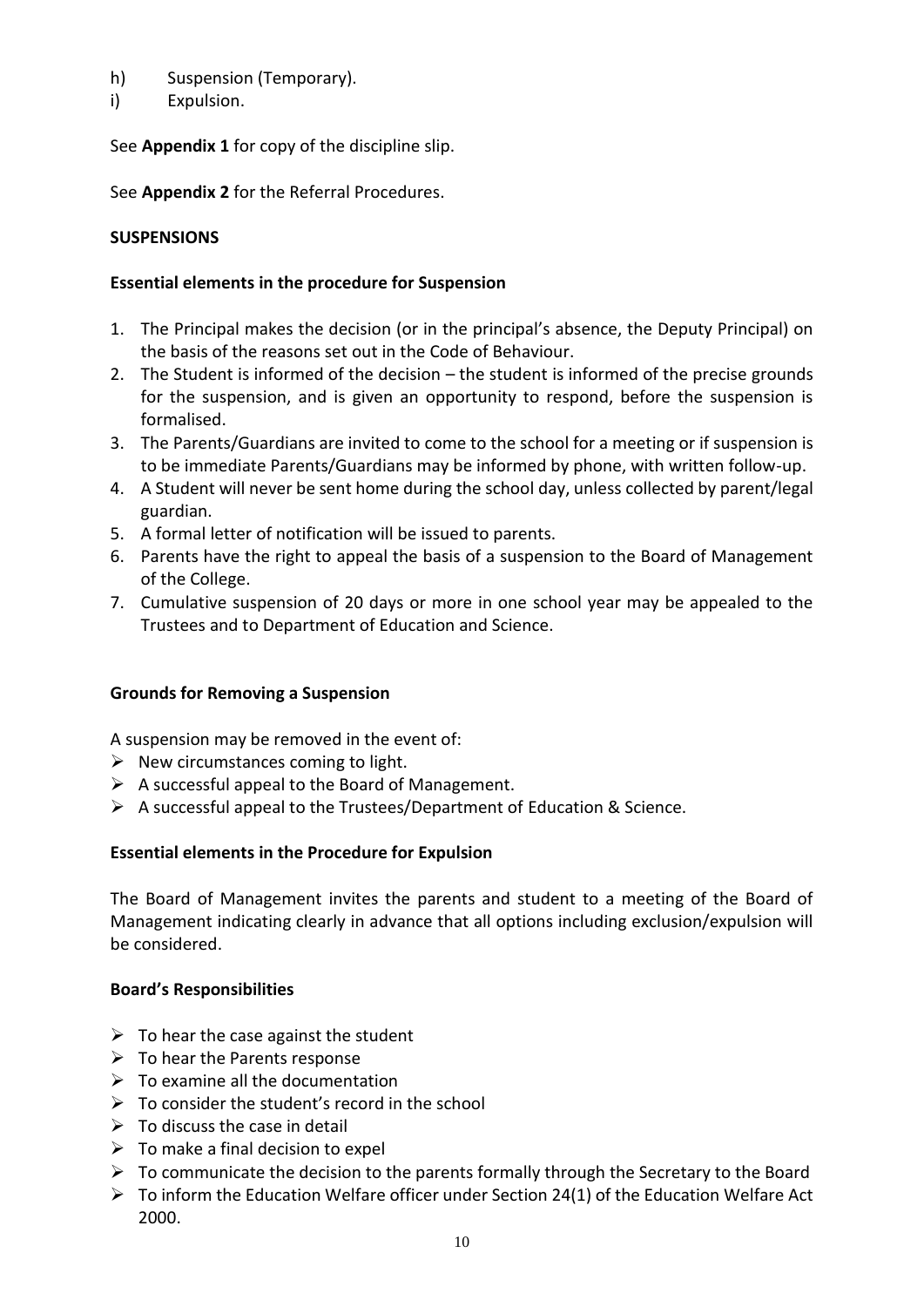Parents have the right following the conclusion of any appeals procedures provided by the school, or the Trustees, to appeal a decision of the Board of Management, where a Board permanently excludes a student from the school, to the Department of Education and Science.

#### **PARENTS**

**Parents have a vital role in promoting good behaviour in school and so effective home/school liaison is very important. The school has a right to expect that parents will give their full support in dealing with their child's behaviour.**

We expect parents:

- $\bullet$  to keep us informed of behavioural difficulties they may be experiencing at home;
- inform us of any trauma which may affect their child's performance or behaviour at school;
- $\bullet$  inform us about their child's ill health and any absences connected with it.

The school will endeavour to achieve good home/school liaison by:

- promoting a welcoming environment within the school;
- $\bullet$  encouraging parents to come into school on occasions other than parents' evenings;
- $\bullet$  keeping parent informed of school activities by letter, newsletter etc;
- involving parents at an early stage in any disciplinary problems.

The College Pastoral Care and Wellbeing policy also provides additional support structures for pupils through the College Guidance Counsellors, Home School Liaison Teacher and Principal/Deputy Principal, and is an integral component of the College Code of Behaviour, along with the wider Pastoral Structure which includes Class Teachers and Year Head Teachers.

#### **OTHER AGENCIES**

The College will liaise with and utilise such agencies as the Educational Welfare Officers, Social Services, Health Services and Educational Psychological Services, where appropriate.

#### **LINKS TO OTHER POLICIES**

Parents and students are advised that all other school policies are an integral part of the Code of Behaviour.

By enrolling their child at this school, parents are acknowledging acceptance of the Code of Behaviour.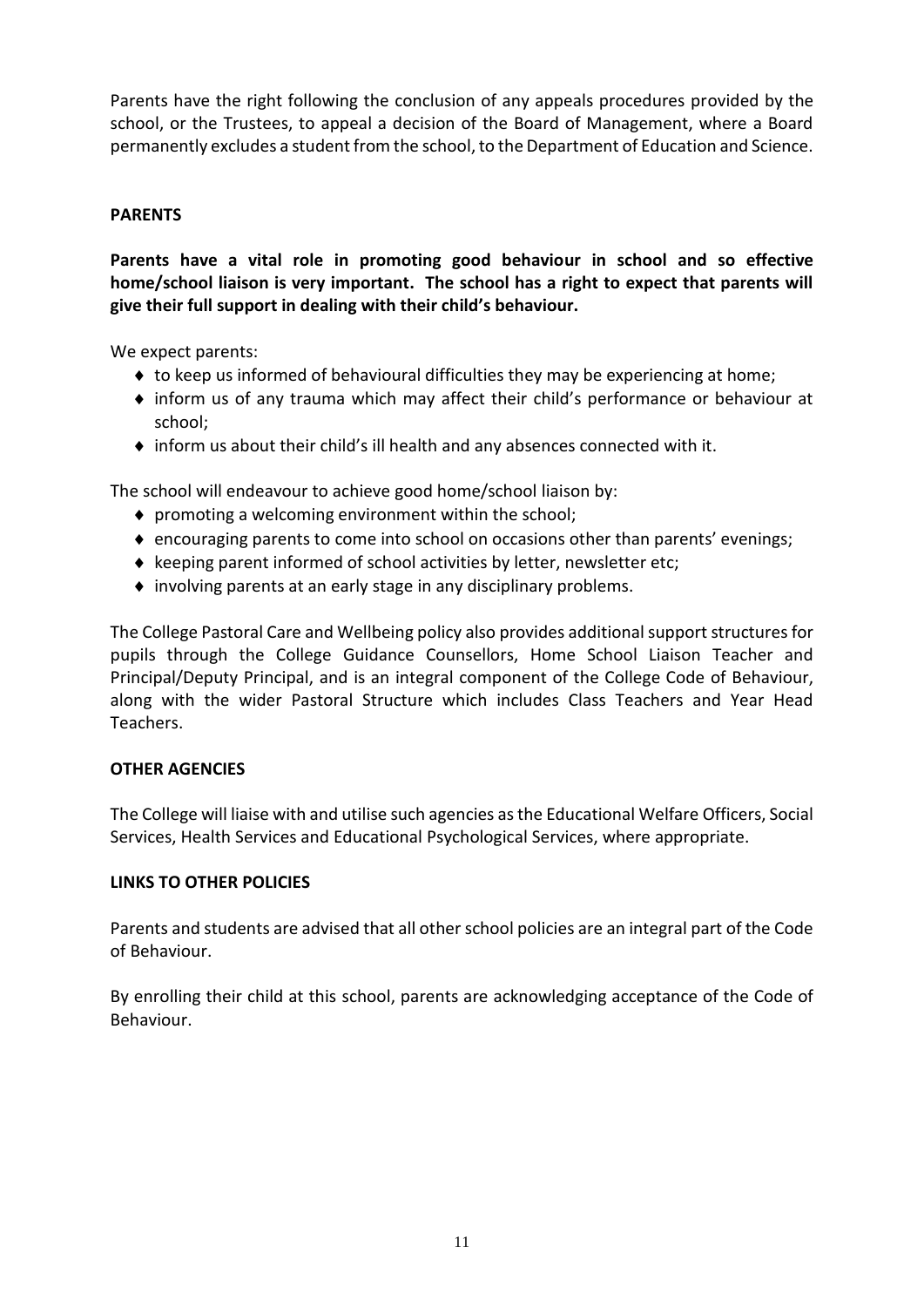#### **REVIEW**

This Code of Behaviour was approved by the Board of Management of St Columba's College on 21st August 2020.

The policy will be reviewed in September 2021.

Signed: \_\_\_\_\_\_\_\_\_\_\_\_\_\_\_\_\_\_\_\_\_\_\_\_\_\_\_\_ (Principal)

Date: \_\_\_\_\_\_\_\_\_\_\_\_\_\_\_\_\_\_\_\_\_\_

Signed: \_\_\_\_\_\_\_\_\_\_\_\_\_\_\_\_\_\_\_\_\_\_\_\_\_\_\_\_\_\_\_\_(Chairperson of Board of Management)

Date: \_\_\_\_\_\_\_\_\_\_\_\_\_\_\_\_\_\_\_\_\_\_\_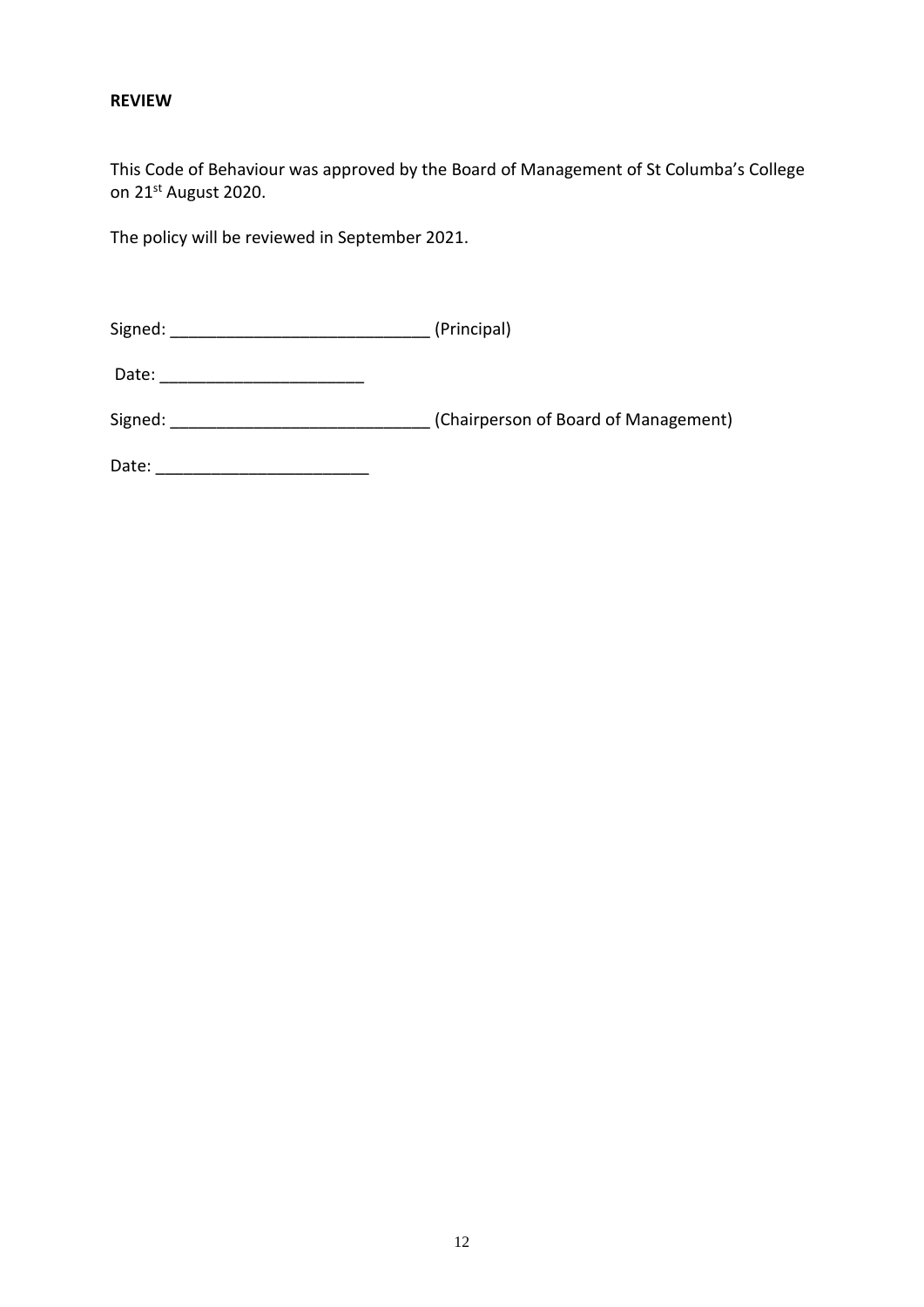### **Appendix 1: Discipline Slip for recording of behavioural issues.**

| <b>Discipline Slip</b>                                                              |  |
|-------------------------------------------------------------------------------------|--|
| <b>Student Name</b>                                                                 |  |
| Class                                                                               |  |
| Date of incident                                                                    |  |
| Describe how the<br>student's<br>behaviour has<br>breached the Code<br>of Behaviour |  |
| What action have<br>you taken?                                                      |  |
| Is there anything<br>you wish to add?                                               |  |
| Signed:                                                                             |  |
| Date:                                                                               |  |

| <b>Action taken:</b><br>Follow up to initial<br>action:<br>(Class teacher)<br>Signed:<br>Date:<br>(Year Head)<br>Signed:<br>Date: | Date received: |  |
|-----------------------------------------------------------------------------------------------------------------------------------|----------------|--|
|                                                                                                                                   |                |  |
|                                                                                                                                   |                |  |
|                                                                                                                                   |                |  |
|                                                                                                                                   |                |  |
|                                                                                                                                   |                |  |
|                                                                                                                                   |                |  |

To be given to Class Teacher/Year Head when completed

Class Teacher/Year Head to record action taken (PTO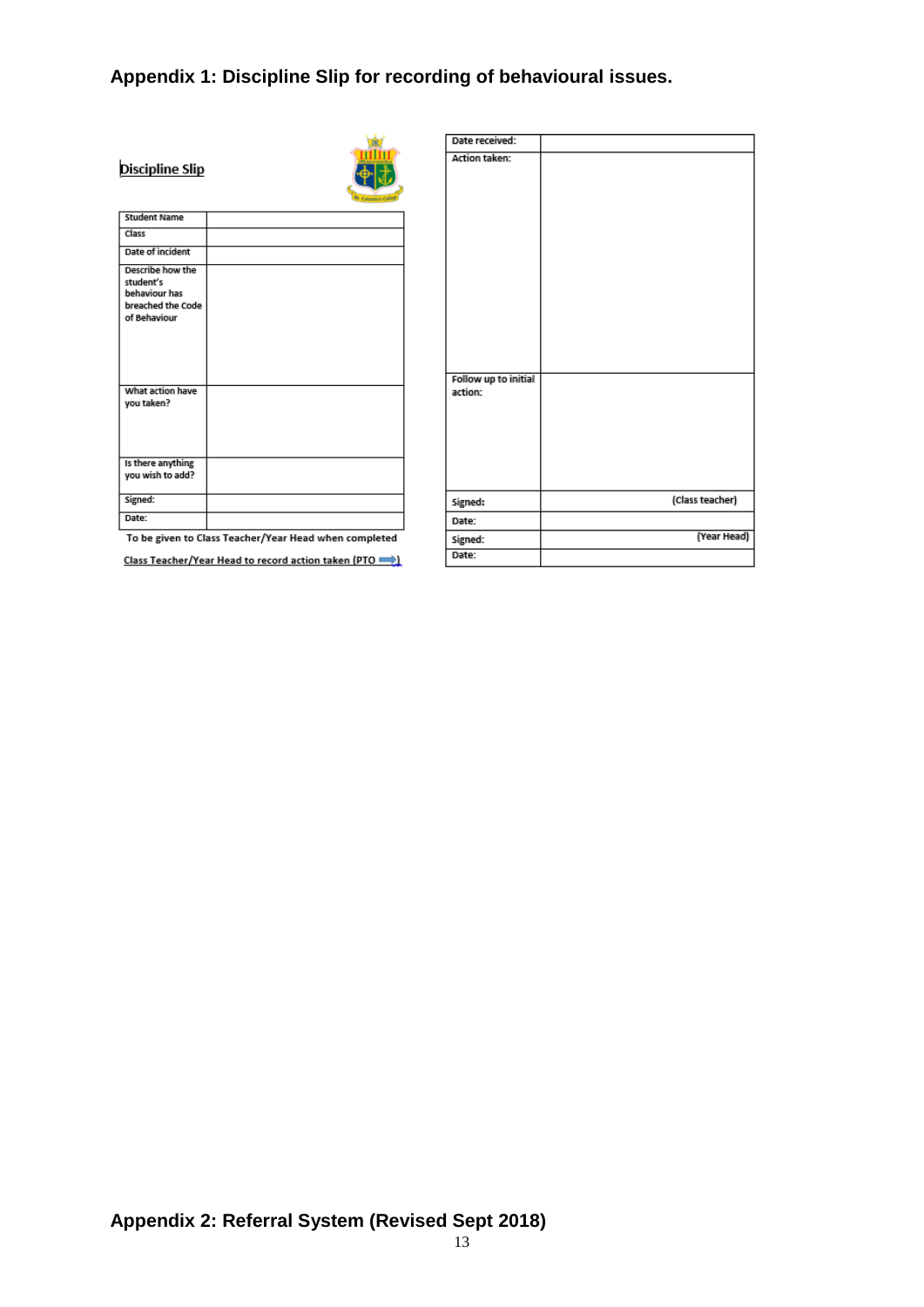## **Referral System**



1. Teacher addresses issues in the classroom

#### 2. **Problem issues**

- Discipline Slip issued student informed
- Discipline Slip given to Class Teacher/Year Head

#### 3. **Class Teacher/Year Head interviews with the student**

4. **Class Teacher passes discipline slips to the Year Head**

#### 5. **Year Head**

- Interviews the student
- Detention (may impose sanction as appropriate)
- May refer to Guidance Teacher
- Home School Links Teacher may be informed
- Parents may be informed at the discretion of the Year Head

#### 6. **3 further slips on same student**

• Refer to Year Head

#### 7. **Year Head**

- Interviews the student
- Detention (at the discretion of the Year Head)
- Letter to parents
- Deputy Principal informed
- Deputy Principal meets parents

#### 8. **3 further slips on the same students**

• Refer to Year Head

#### 9. **Year Head**

- Interviews the student
- Sends file to Deputy Principal with recommendation for suspension

#### 10.**Deputy Principal**

- Deputy Principal informs Principal
- Suspends student
- Meets student with parent before or on return from suspension

#### 11.**3 further slips**

- Refer to Year Head
- Refer to Principal